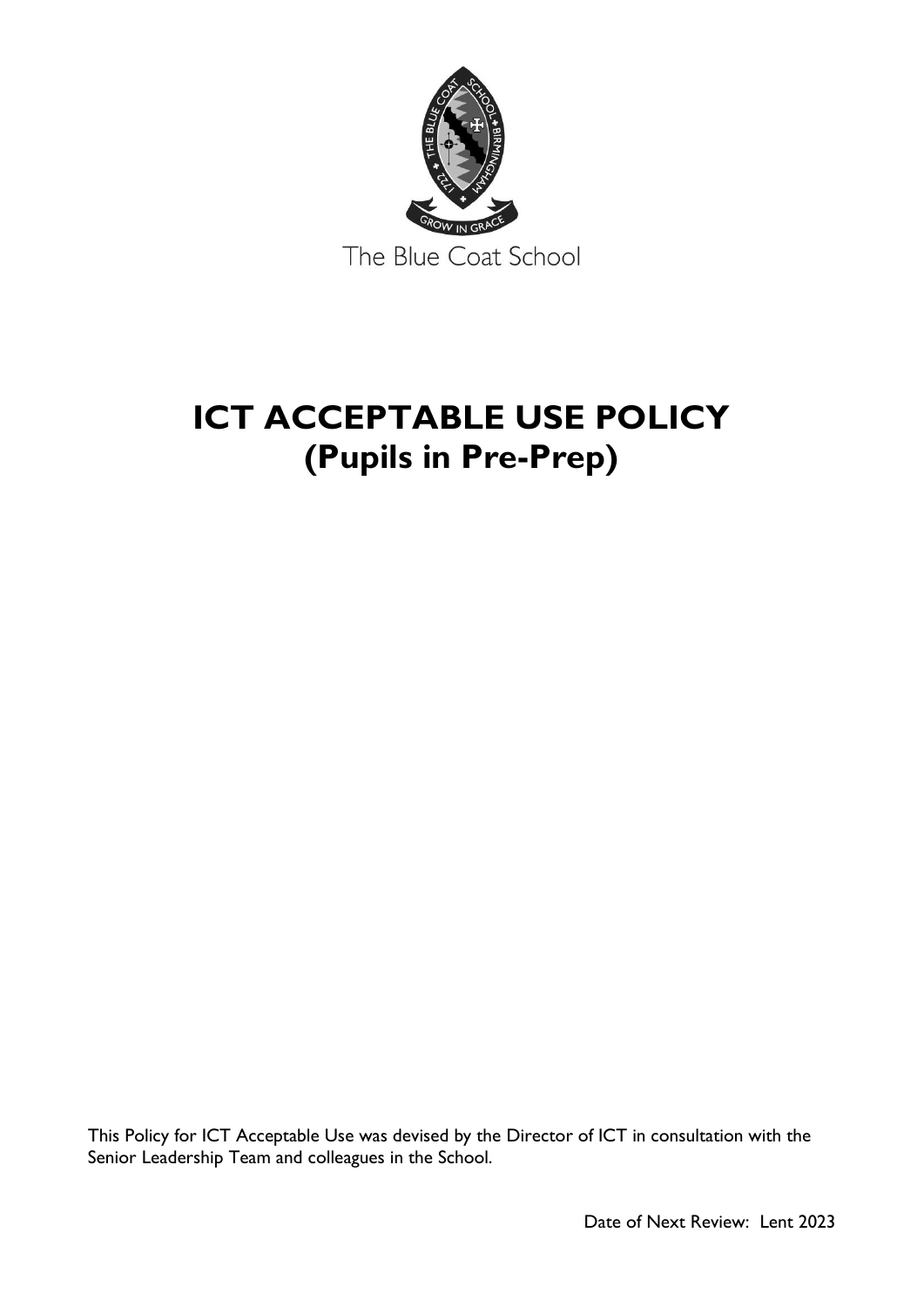# **The Blue Coat School Birmingham Limited**

# **POLICY FOR ICT ACCEPTABLE USE (Pupils in Pre-Prep)**

# **1. INTRODUCTION**

#### **1.1**

The Blue Coat School believes in the educational value of a networked computer system, cloud systems and the Internet and recognises their potential to support and enrich the curriculum and the learning process of its pupils. Our goal is to provide a computer system, cloud systems and Internet access to promote educational excellence by facilitating resource sharing, innovation, and communication. Use of the computer system, cloud systems and the Internet is a privilege and requires responsible use. The use of the computer system, cloud systems and Internet is subject to acceptance of this acceptable use agreement and the rules, regulations and policies of the school.

#### **1.2**

The Internet links computers around the world and provides access to a wide variety of information and resources. The law affecting the Internet is developing and changing regularly. No acceptable use policy could identify each and every inappropriate use of the computer system, cloud systems and/or Internet and so The Blue Coat School will judge whether the use of the computer system, cloud systems and/or Internet is consistent with this acceptable use policy and its decision shall be final. If a user is unsure whether their use of the computer system, cloud systems or Internet is appropriate, the user shall confer with the Director of ICT, ICT Co-ordinator (Pre-Prep) or Estates and Compliance Manager.

# **1.3**

The implementation of this policy is the responsibility of all members of staff and applies in all areas of the campus.

#### **1.4**

The Blue Coat School reserves the right to modify this ICT Acceptable Use Policy at any time and in any manner.

# **1.5**

The Blue Coat School Policy for ICT Acceptable Use applies to all pupils in Pre-Prep.

# **1.6**

The Blue Coat School Policy for ICT Acceptable Use is available for parents on the school website and in Main Reception and the Pre-Prep Office.

# **2. ACCEPTABLE USE**

#### **2.1**

The computer, cloud systems and Internet access has been established for an educational purpose. The user understands and agrees to the following:

- The use of the system and Internet must be consistent with and in support of the educational goals and objectives of the school's curriculum and mission statement.
- The use of any material in violation of any law is prohibited. This includes, but is not limited to, copyrighted material, threatening or obscene material, or material protected by trademark or trade secret.
- The purchase or sale of any product or service is prohibited unless it is for school use.
- The listing of any advertisements or political materials is prohibited.
- Illegal activities of any kind are prohibited.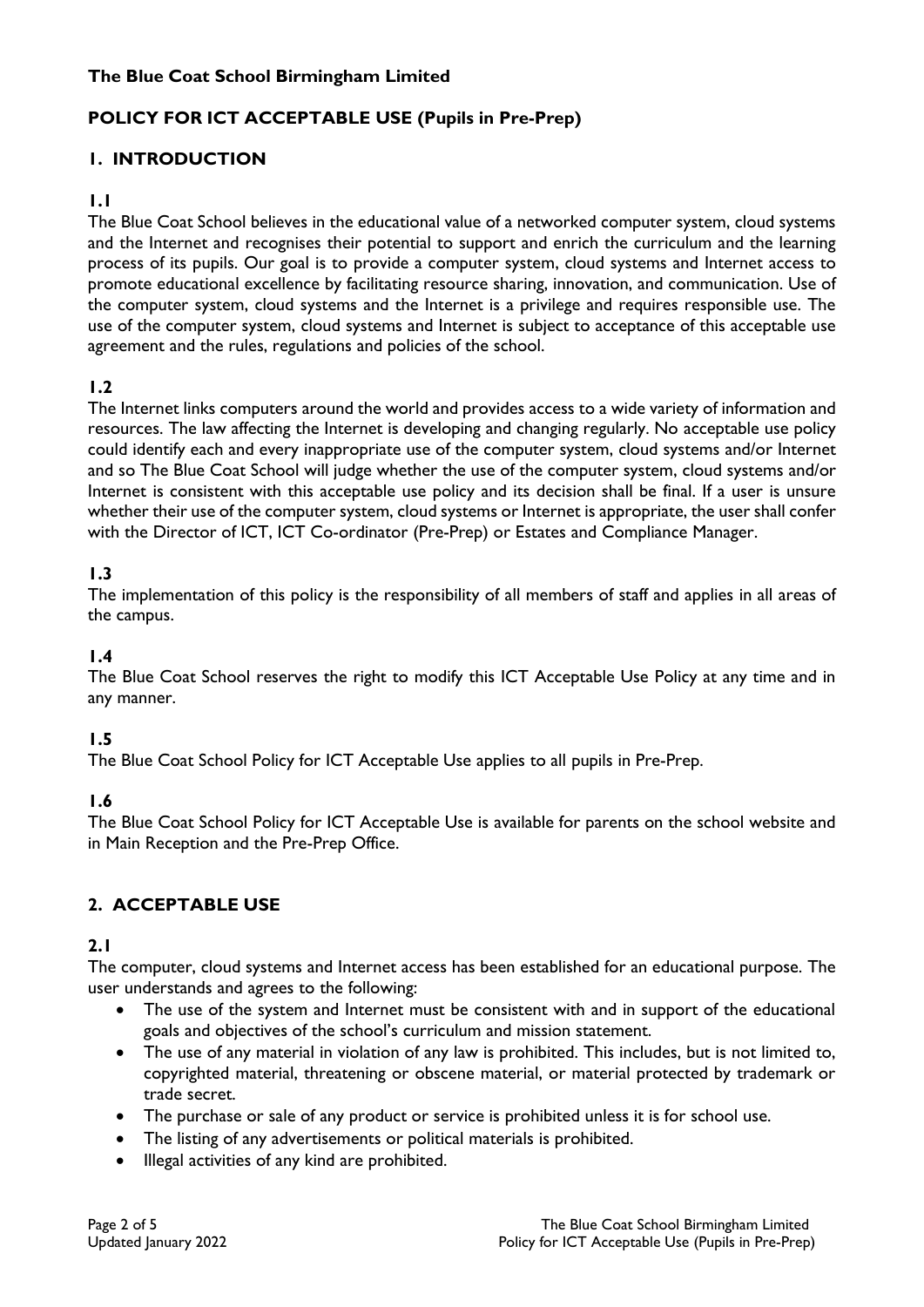# **3. BEHAVIOUR**

# **3.1**

The user is expected to follow the generally accepted rules of computer use/'Netiquette'. These rules include, but are not limited to, the following:

- 1. The user must not use the Internet or cloud systems in any way that may bring the school into disrepute.
- 2. Be polite. Always use the system in an ethical and respectful manner.
- 3. Use appropriate language.
- 4. The user shall not reveal their name, home address, personal telephone number or any other personal information.
- 5. The user shall not reveal the personal information of any other person.
- 6. The user shall not disrupt or congest the computer system, cloud systems or Internet in any manner.
- 7. The user shall not post anonymous messages.
- 8. The user shall not access, create, or distribute harassing, defaming, discriminatory, abusive, pornographic, fraudulent, obscene, racist, sexist, or threatening material or imagery.
- 9. The user shall not sign up to any website which has an age limit higher than that of the user.
- 10. The user shall not attempt to access blocked Internet sites.
- 11. The user shall only use school approved, licensed software and shall not use other programs or applications or download any information without permission.
- 12. The user shall not use the account or password of another user or attempt to impersonate any other person.
- 13. Confidential information shall not be transmitted over the Internet.
- 14. The user shall report any known or suspected misuse of the computer system, cloud systems and/or Internet.
- 15. The user shall not make any false complaints against any other user.
- 16. The user shall not access any Social Media unless access has been approved by the Director of ICT/ Estates and Compliance Manager.
- 17. The user shall not use the Internet in any way which may tease, bully or threaten any other user or cause offence, upset or discomfort in any way. This includes, but is not limited to, electronic communication such as text, instant message, e-mail, SMS, and MMS; and uploaded content such as YouTube and Vimeo. Any such misuse may result in a user having their network logon suspended.

# **4. SERVICES**

# **4.1**

The school makes no warranties of any kind, whether express or implied, with respect to the use of the computer system, cloud systems and/or Internet. Use of any information obtained through the use of the computer system, cloud systems and/or Internet is at the user's own risk. The Blue Coat School does not accept any responsibility for accuracy of information obtained through the Internet or for any damage a user may suffer as a result of use of the computer system, cloud systems and/or Internet, including but not limited to, loss of data or interruption of service. The Blue Coat School is not responsible for any financial obligations arising from the unauthorised use of the computer system, cloud systems and/or Internet.

# **5. SECURITY**

# **5.1**

Security on any computer system and cloud systems is a high priority. If a user identifies a security problem, the user shall notify the Director of ICT or Estates and Compliance Manager immediately, without discussing it or showing it to another person. Any user identified as a security risk may have their network account suspended.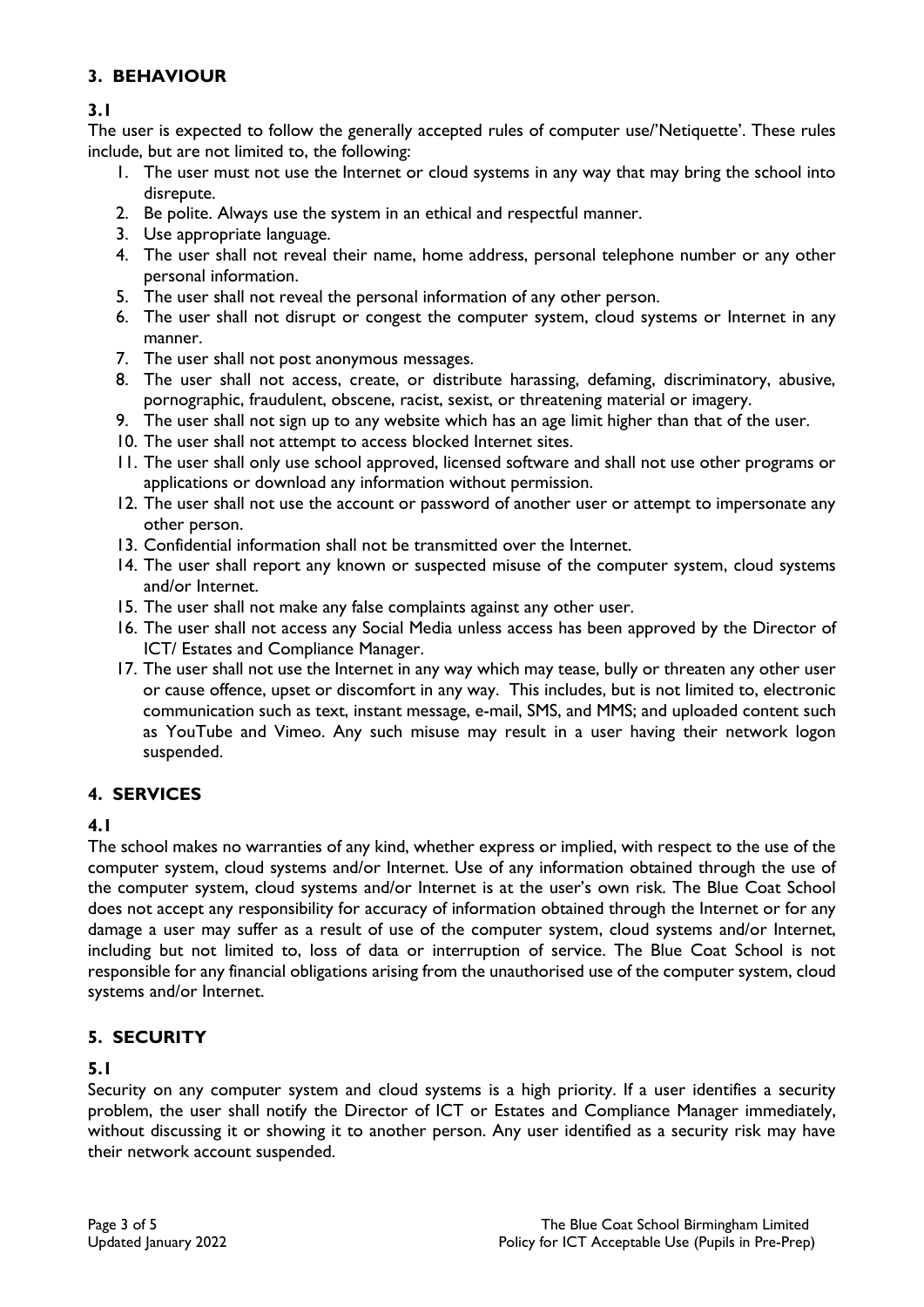# **6. VANDALISM**

# **6.1**

Vandalism includes, but is not limited to, any attempt to harm or destroy the computer system, cloud systems, hardware, software, or data of the school, another user or of any other agency or network that is connected through the Internet. Vandalism will result in a user's network account being suspended and may involve a referral to the appropriate law enforcement agencies.

# **7. PASSWORDS**

# **7.1**

A user of the computer network understands that the password chosen/given is for personal use only and shall not be shared with any other person. The password may be changed by the Estates and Compliance Manager or ICT Administrator at any time according to the needs of the school. Additionally, password changes are enforced every 90 days. There is also a lockout policy set which will lock out a user after five failed log in attempts. This will expire after 30 minutes of inactivity or if manually unlocked by an administrator.

# **8. MONITORING**

# **8.1**

The computer system, cloud systems and all communications and information transmitted by, received by, or stored in the computer system and cloud systems including E-Mail, are the property of the school. A user should not expect that their use of the computer system, cloud systems and Internet is private. The school has the right, at any time, to access, monitor, and disclose any and all use of the computer system, cloud systems and Internet, including but not limited to back-up files, E-Mail messages and the transmission, receipt or storage of information in the computer as it deems necessary. Monitoring will be conducted regularly to ensure system integrity and to ensure that all users are using the computer system, cloud systems and Internet responsibly.

# **9. TERMINATION**

# **9.1**

The Blue Coat School has the right at any time to terminate or suspend any user's access to, and use of, the computer system, cloud systems and/or the Internet.

# **10. RESPONSIBILITY**

# **10.1**

A user understands that the computer system, cloud systems and Internet is to be used only for educational purposes. Any violation of the terms of this acceptable use agreement may result in the suspension or loss of computer system, cloud systems and Internet privileges, disciplinary action or appropriate legal action.

# **11. RELATED POLICIES, MONITORING AND POLICY REVIEW**

# **11.1**

This Policy should be read in conjunction with other related whole school policies including: Online Safety; Social Media; Anti-Bullying; Behaviour Management and Exclusions and Safeguarding and Child Protection.

# **11.2**

This ICT Acceptable Use Policy will be presented to the Governors' Safeguarding, Health and Safety Committee for approval annually. The minutes of this meeting will be presented to the Governors.